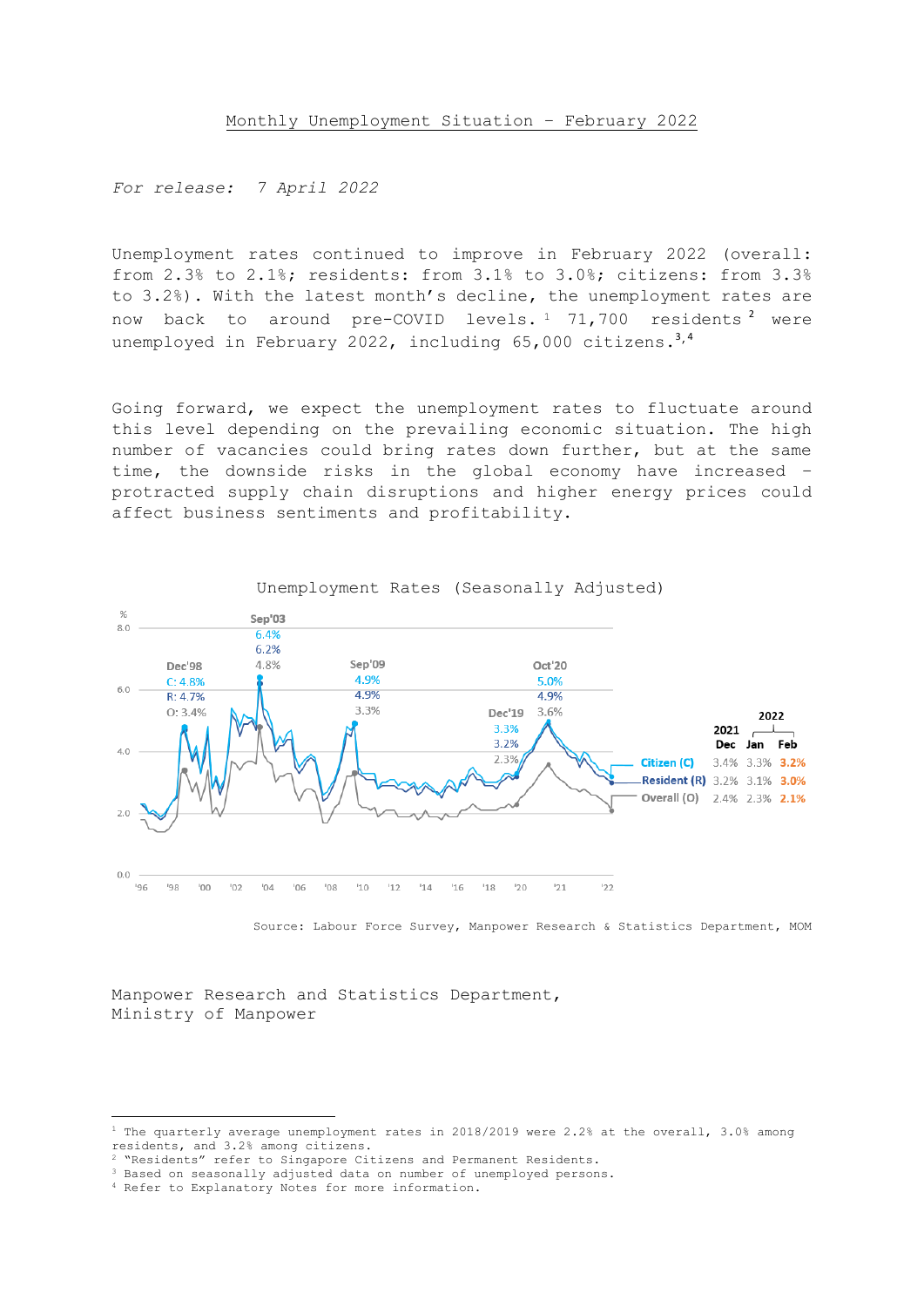# **Explanatory Notes**

# **Unemployment**

# **Source**

Labour Force Survey

# **Coverage**

The survey covers private households in Singapore. It excludes workers living in construction worksites, dormitories and workers' quarters at the workplace and persons commuting from abroad to work in Singapore. Estimates of the total labour force are derived by combining data on residents obtained from the survey with nonresident employment data compiled from administrative records.<sup>5</sup>

# **Concepts and Definitions**

*Unemployed persons* refer to persons aged 15 years and over who did not work but were actively looking and available for work during the reference period. They include persons who were not working but were taking steps to start their own business or taking up a new job after the reference period.

*Unemployment rate* is defined as the percentage of unemployed persons to the labour force (i.e. employed and unemployed persons) aged 15 years and over.

*Long-term unemployed persons* refer to persons aged 15 years and over who have been unemployed for 25 weeks or more.

*Long-term unemployment rate* is defined as the percentage of long-term unemployed persons to the labour force.

# **Uses and Limitations**

The unemployment rate is probably the best-known measure of the labour market. It measures unutilised labour supply and is useful in the study of the economic cycle as it is closely related to economic fluctuations.

Unemployment can have frictional, cyclical and structural elements. As it takes time for job seekers and employers to find a match, there is always a certain level of frictional unemployment due to people changing jobs and from new entrants looking for work for the first time. Unemployment can also be structural e.g. arising from a mismatch between the job seekers and the job openings available. With structural unemployment, even if job vacancies and job seekers coexist in the labour market, they may not be matched over a long period of time. Finally, unemployment can be cyclical. This occurs when there is a general decline in demand for manpower as aggregate demand for goods and services falls in the event of a cyclical downturn. Unlike structural and frictional unemployment where the problem is in matching job openings with job seekers, cyclical unemployment occurs when there are not enough jobs to go around.

Unemployment can vary due to changes in demand or supply of manpower. It can decline if more people succeed in securing employment or when the unemployed persons stop looking for a job and leave the labour force either temporarily (e.g. to take up training) or permanently (e.g. to retire). Conversely, unemployment may rise due to

<sup>5</sup> Population figures for each quarter will be finalised in the next quarter. Unemployment data are therefore subject to the latest available population estimates.